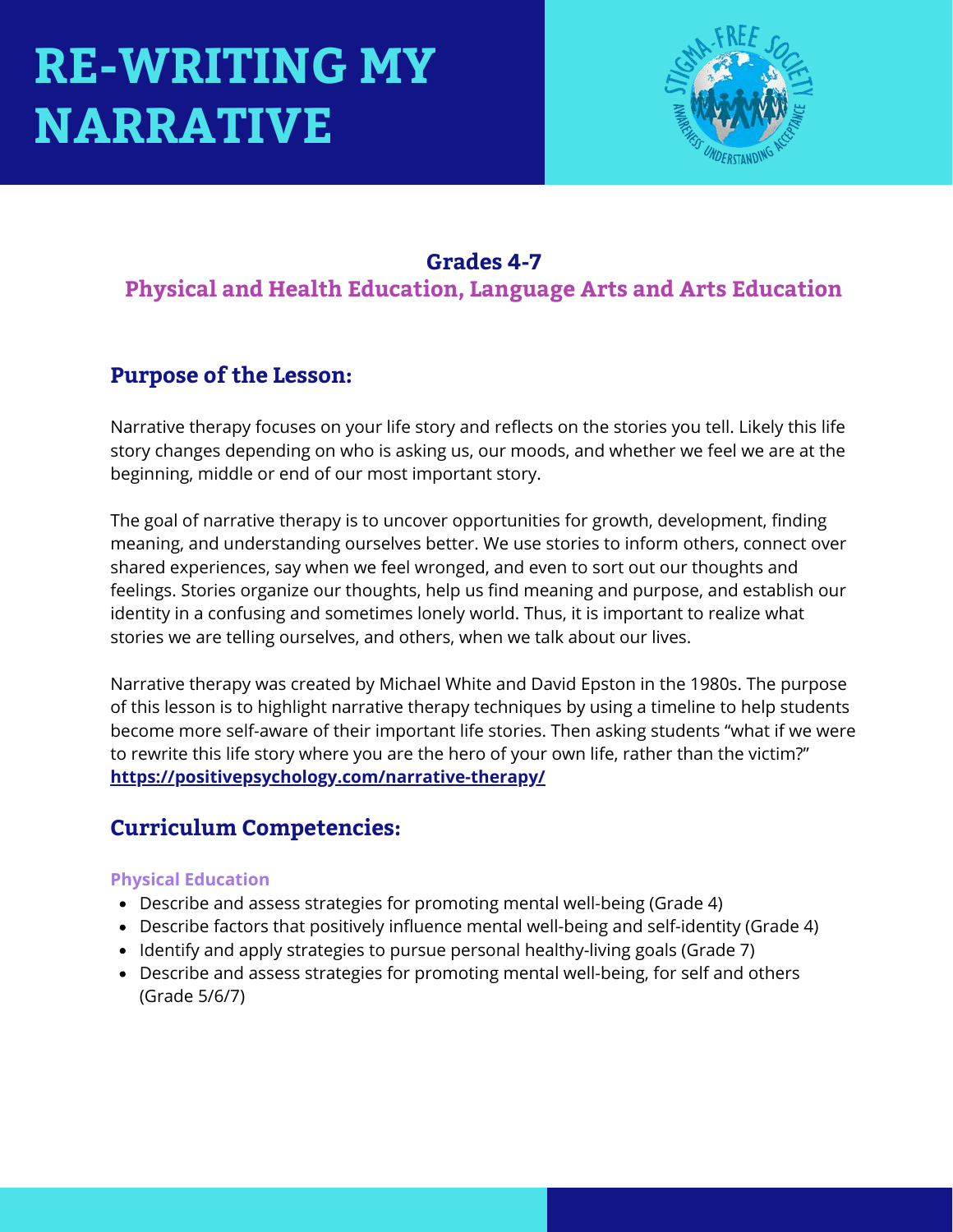

#### **Language Arts**

- Use writing and design processes to plan, develop, and create texts for a variety of purposes and audiences (Grade 4/5)
- Use writing and design processes to plan, develop, and create engaging and meaningful literary and informational texts for a variety of purposes and audiences (Grade 6/7)

#### **Arts Education**

Express, feelings, ideas, and experiences in creative ways & through the arts (Grade 4/5/6/7)

### **First Peoples Principles of Learning:**

- Learning is embedded in memory, history, and story (see last page for description of read aloud Dipnetting with Dad)
- Learning requires the exploration of one's identity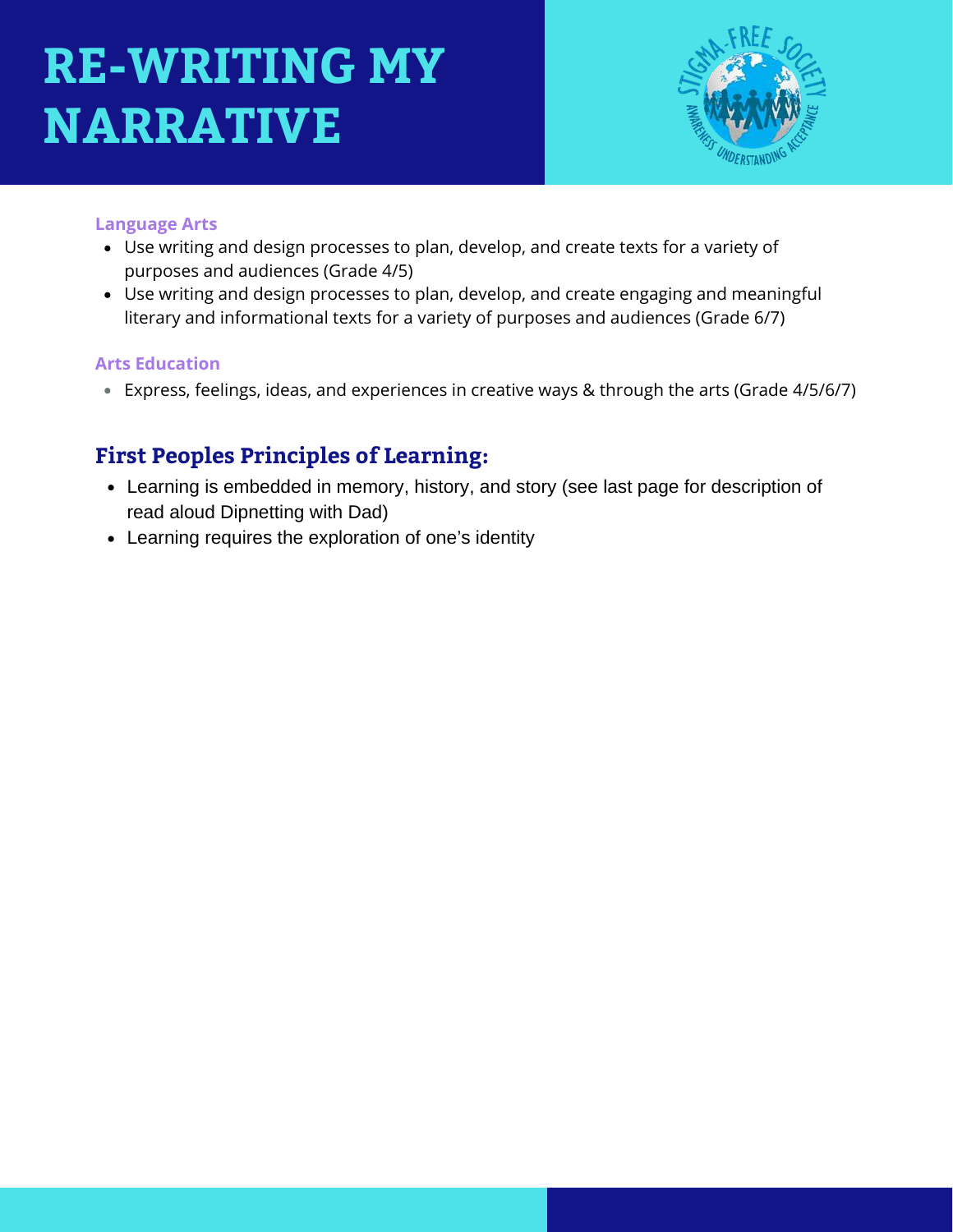

### **Step-by-Step Lesson Plan**

**1. Discuss the curricular objectives for this lesson with your class.** Point out we all have a story to share and how this connects with the First Peoples Principles of Learning- (for example, often story is used in across family generations to teach lessons). Check if your library has the read aloud: Dipnetting with Dad By Willie Sellars if not play the Youtube read aloud HERE\*for more authentic first peoples resource options view the attached PDF.

Below are some guiding questions you could ask after or during the read aloud:

- 
- What do you notice about story-telling in the first people's culture?
- Why might this story be important to the main character?
- Was this experience a significant life event for the main character?
- What meaningful stories can you remember from your family?

**2. Follow-up Activity:** See below for the timeline instructions. See attached document "My Timeline" (print in landscape view so students have more room to print their timelines).

**3. Other Suggestions:** Have your students check out the inspirational stories section of the toolkit on their own personal time. Listening to others personal struggles with mental health can help to de-stigmatize mental health disorders and encourage students to seek help with overwhelming feelings. You can find the inspirational stories section HERE Have student write a reflective journal using this question: "what if we were to re-write this life story where you are the hero of your own life, rather than the victim?" \*Students may want to write this entry in a personal journal at home to keep private.

**4. Lesson Closure:** Share some coping strategies that students can use to seek help with their personal stories- seeing the school counsellor to explore their life story further, seeing an outside agency counsellor or getting involved with a community program (support groups or art therapy online), writing about their experiences in a journal, creating a scrapbook of positive experiences to relate back to when they are feeling down, making a photo album with pictures & happy memories of a loved one that has passed away, creating a playlist they can listen to when reflecting on memories/emotions (self-esteem, grief, sadness, anger- for workouts) doing some art to express their story with painting & words etc.

#### *\*Caution- Please refer any students to the school counsellor if they are triggered by this lesson or want to talk about their life story further\**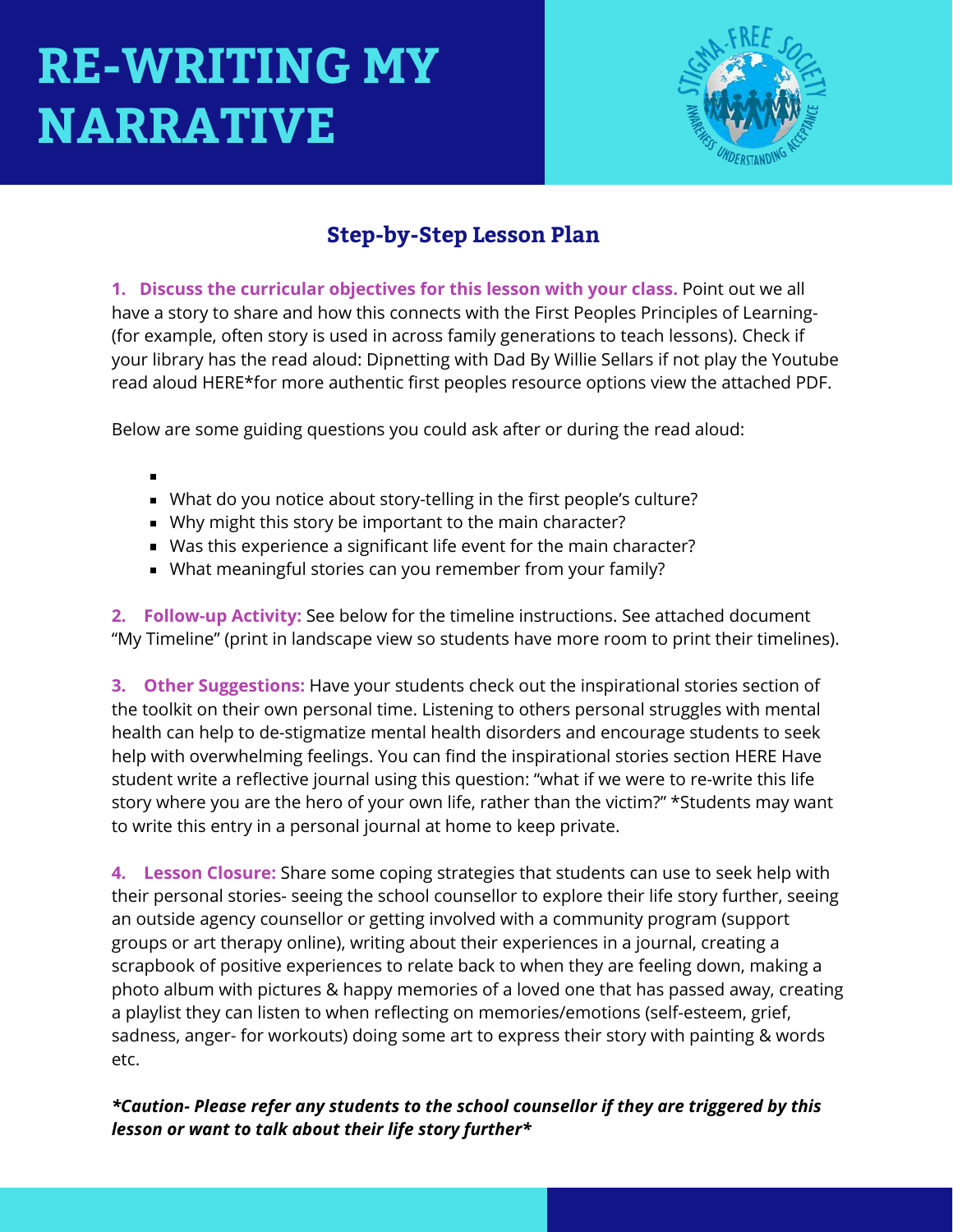

## **My Timeline Instructions**

- 1. Print my timeline in landscape view and photocopy for each of your students
- 2. Mark the beginning of your timeline with your birthday and the end of your timeline with today's date
- Mark the important events in your life on the timeline consider these examples below: 3.
	- a. For example, moving homes or schools, family members entering your home or passing away, pets passing away, sibling births in your family, vacations, new friendships, memories that stand out, any challenging life events/injuries that you are comfortable sharing with classmates etc. (see your school counsellor to reflect more on traumatic events for support with your feelings )
- Encourage students to add details & doodles to their timeline using the below guiding 4. questions:
	- What is a difficult moment that you reflected on from your timeline? How could you a. re-write that story to make yourself "the hero" or allow that experience to become a learning lesson?
	- b. What is a happy memory from your timeline- how did that moment make you feel?
	- What moments from your timeline made you feel sad? c.
	- What moments from your timeline made you feel mad? d.
	- What moments from your timeline made you feel worried? e.
	- f. Is there anything from your timeline that is similar to one of your classmates?
	- Are there any differences from your timeline from your classmates? g.
	- h. What did you learn in reflecting on your timeline? How could you be more optimistic/positive moving forward with your life experiences?

#### *Ref: Dipnetting with Dad book description*